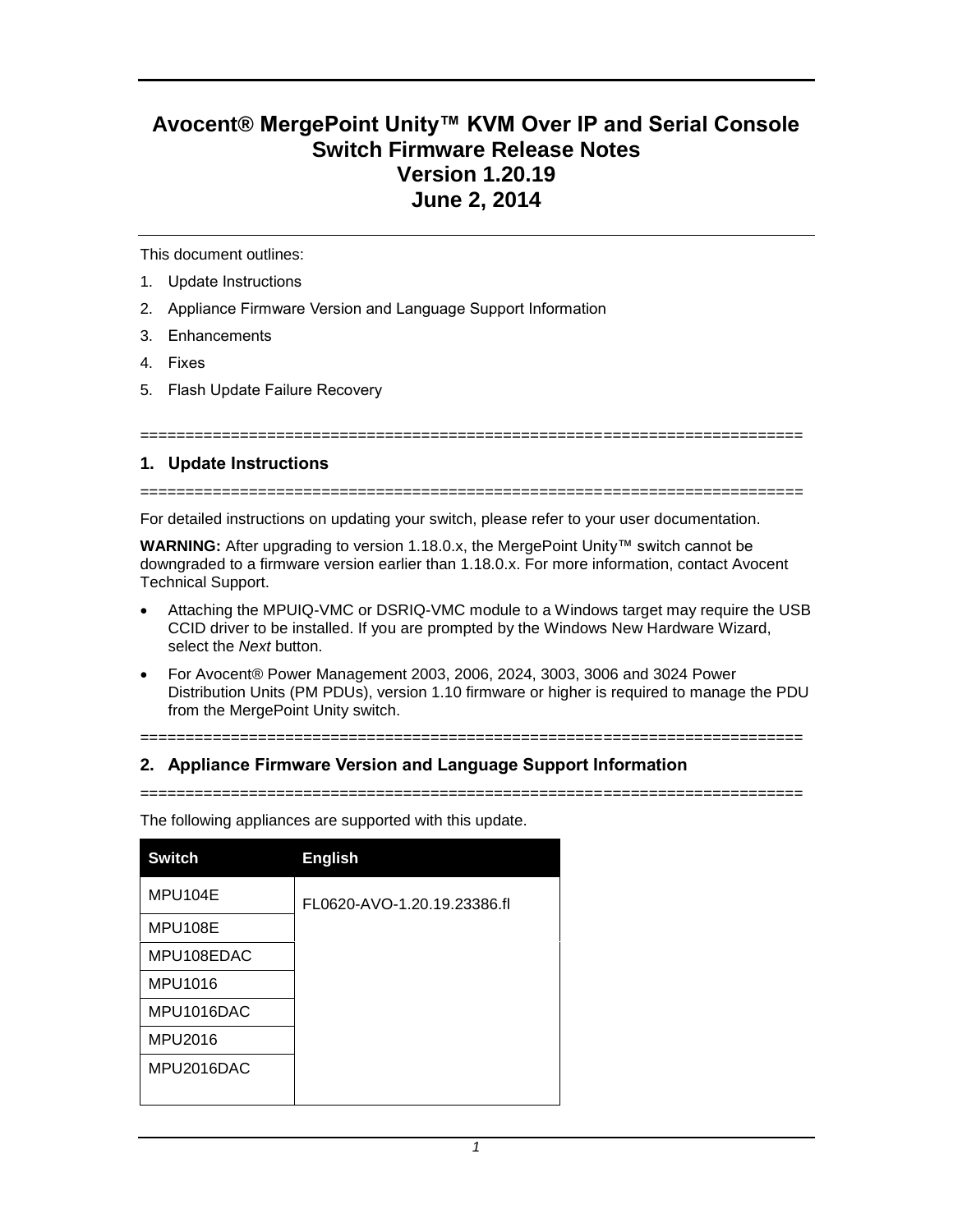| <b>Switch</b> | <b>English</b>              |
|---------------|-----------------------------|
| MPU2032       | FL0620-AVO-1.20.19.23386.fl |
| MPU2032DAC    |                             |
| MPU4032       |                             |
| MPU4032DAC    |                             |
| MPU8032       |                             |
| MPU8032DAC    |                             |

## **3. Enhancements**

=========================================================================

=========================================================================

- Added support for the following IQ modules:
	- o MPUIQ-VMCDP module (Display Port)
	- o MPUIQ-VMCDV module (DVI)
	- o MPUIQ-VMCHD module (HDMI)

=======================

### **4. Fixes**

=========================================================================

- L3 65712531- AutoName pull in the DSView™ management software not working with the MergePoint Unity™ switch.
- L3 487234-367415544- Plugging an unpowered device into the PM 10-15A PDU causes the MergePoint Unity™ switch to send Input Feed High traps repeatedly.
- L3 487234-262298732- On Board Web Interface (OBWI) appliance restore/backup does not backup the following:
	- o Local Port Keyboard Language
	- o SNMP Contact
	- o SNMP Traps
	- o Default Monitor Resolution
	- o LDAP User Cache Enable
	- o LDAP User Cache Timeout
	- o LDAP Port Assignments
	- o Default Home Page Parameter
	- o Authentication Timeout and Inactivity Timeout
- MPUIQ-VMC module Smart Card does not work with MergePoint Unity™ switch firmware 1.20.12.